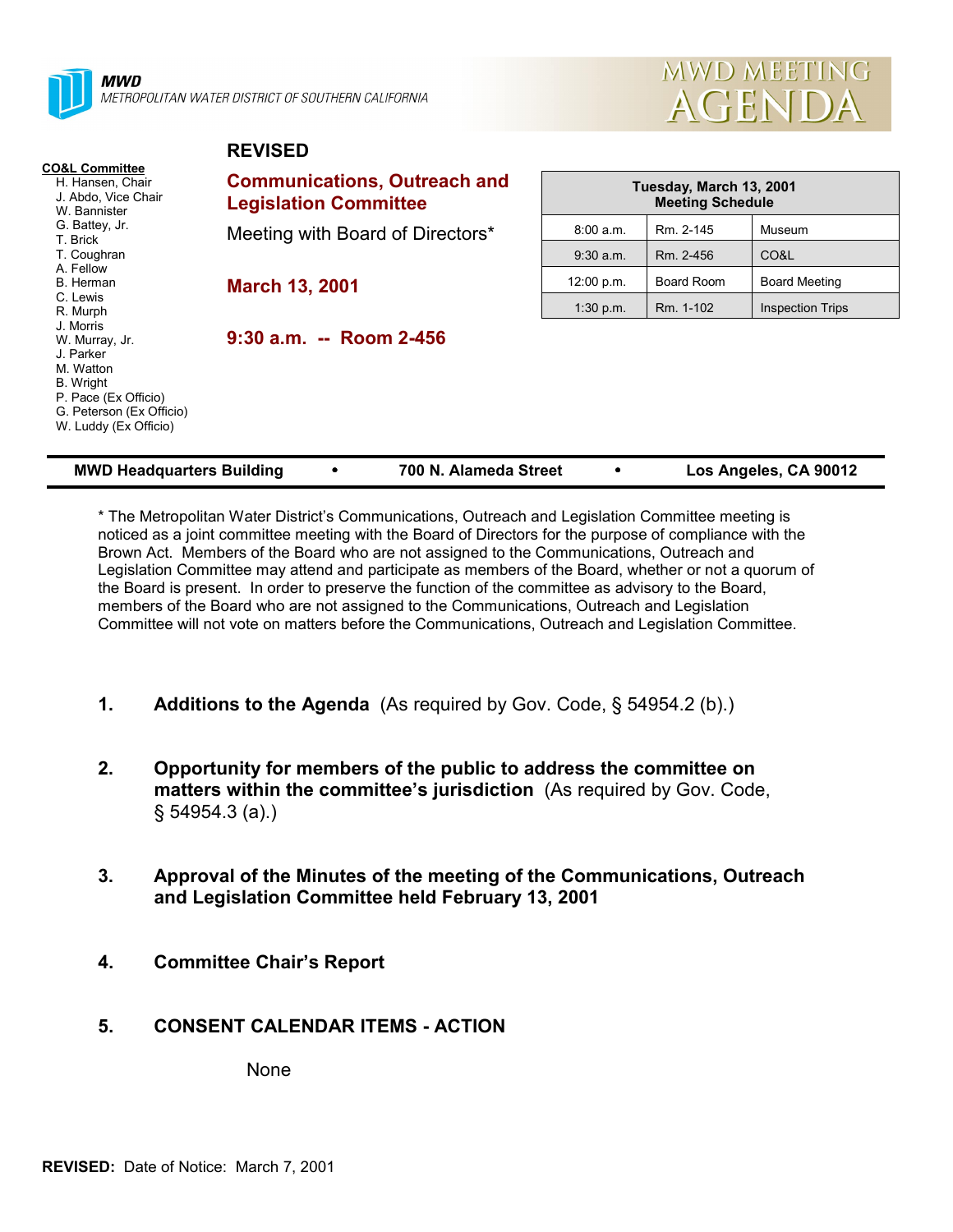# **6. OTHER BOARD ITEMS - ACTION**

- 9-9 Consider position on SB 350 (Alpert) Metropolitan Water District reserve policy. (CO&L) **(To be mailed separately)**
- **Added** 9-11 Request support for pending legislation to reimburse State Water Project funds for State power purchases. (CO&L)
- **Added** 9-12 Recommend support of Assembly Bill 378 (Calderon Montebello), legislation authorizing regional water quality control boards to contract with water districts for services related to investigation of threatened groundwater pollution. (CO&L)

### **7. BOARD INFORMATION ITEMS**

10-3 2000-2001 Innovative Conservation Program. (CO&L)

### **8. COMMITTEE ITEMS**

- a. Federal Legislative Program for 2001.
- b. Report on Regional External Affairs Activities.
	- Website Hits Upcoming Publications Events/Media Inspection Trip Report Straight from the Tap Previews
- c. Legislative Activities

 Legislative Reports and Updates Washington, DC Reports Sacramento Reports

Report on Association Activities

- d. External Affairs Manager's Comments.
- e. Directors' Comments.